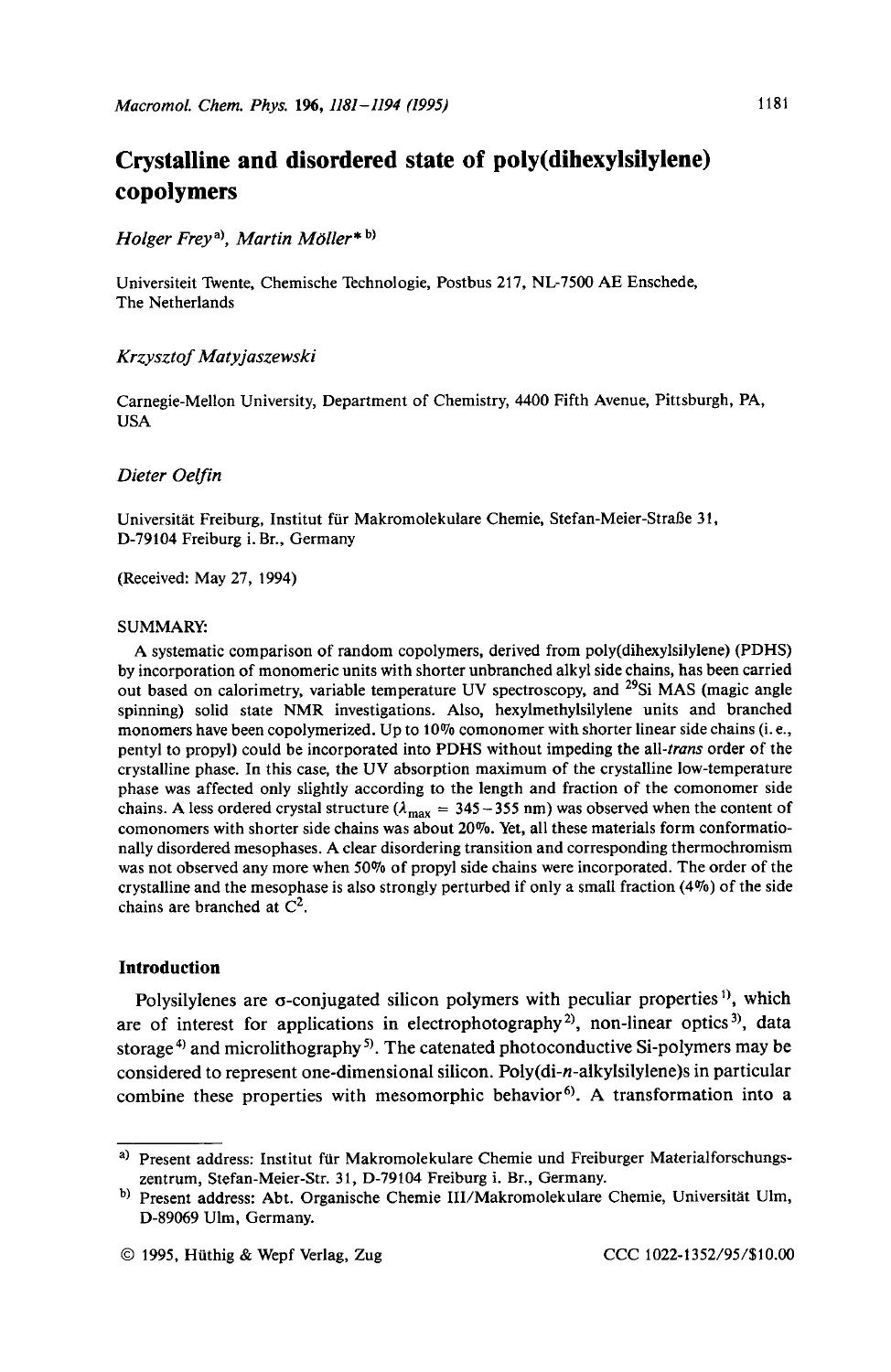mesophase with columnar-like packing of the macromolecules is observed at elevated temperature<sup>6)</sup>. In this state, the side chains and the backbone are conformationally disordered<sup> $\eta$ </sup>. The first-order-like phase transformation is accompanied by thermoand piezochromism, and leads to altered charge transport properties **8).** 

Similar conformationally disordered mesophase have been observed for various polymers with a flexible molecular backbone and symmetrical side chain substitution. Well known examples are poly(di-n-alkylsiloxane)s<sup>9)</sup>, polyphosphazenes<sup>10)</sup>, but also polytetrafluoroethylene<sup>11)</sup> and polyethylene at elevated pressures. Flexibility of the molecular backbone is a prerequisite for the formation of conformationally disordered ("condis") phases **12).** Incompatibility between the backbone and side chains might play a role in some cases **13),** but does not seem to be a necessary condition.

Poly(di-n-alkylsilylene) homopolymers have been studied intensively regarding their mesomorphic transitions **14- 16). A** number of nonsymmetrically substituted homopolymers, such as e. g. **polybutyl(hexyl)silylene)** also exhibit crystalline order and disordering transitions, even though the  $n$ -alkyl substituents differ in length by two methylene units<sup>17-19</sup>. Typically, the columnar-like mesophase is stable over a wide temperature range, i. e. in many cases up to the degradation temperature.

Reports on the structure and thermal behavior of symmetrically substituted **poly(di-n-alkylsilylene)** copolymers with side chains of different lengths **20-24)** have appeared only rather recently. Most of these polymers were substituted with equal fractions of different  $n$ -alkyl side chains. This resulted in considerable irregularity of the primary structure, as it is also the case for homopolymers of nonsymmetrically substituted homopolymers. In contrast, incorporation of a small amount of pentyl side chains into the regular structure of poly(dihexylsilylene)<sup>29</sup> may be visualized as a minor structural defect. This results, however, also in pronounced changes of the backbone conformation and the corresponding optoelectronic properties  $20$ .

The present work represents a systematic study on the phase behaviour of copolymers derived from poly(di-hexylsilane) (PDHS) by incorporation of (i) comonomers with shorter side chains and (ii) an increasing fraction of these comonomers. The structural "defects" are supposed to disturb the side chain interactions and thereby affect the conformation of the backbone chromophores. The questions raised in this context are, how much disorder is tolerated in the ordered crystalline and the partially disordered mesophase and how the incorporation of structural perturbations affects the optical properties.

The minimum length of the shorter n-alkyl side chains was chosen as 3 methylene units (i. e., propyl substituents), in order to avoid formation of block-like structures, as observed for copolymerization of dimethyldichlorosilane with dihexyldichlorosi $lane<sup>21</sup>$ .

# **Experimental part**

#### *Monomers*

**Di-n-alkyldichlorosilanes were synthesized by Grignard reaction. All di-n-alkyldichlorosilanes were distilled twice prior to use (>98% purity according to gas chromatography.**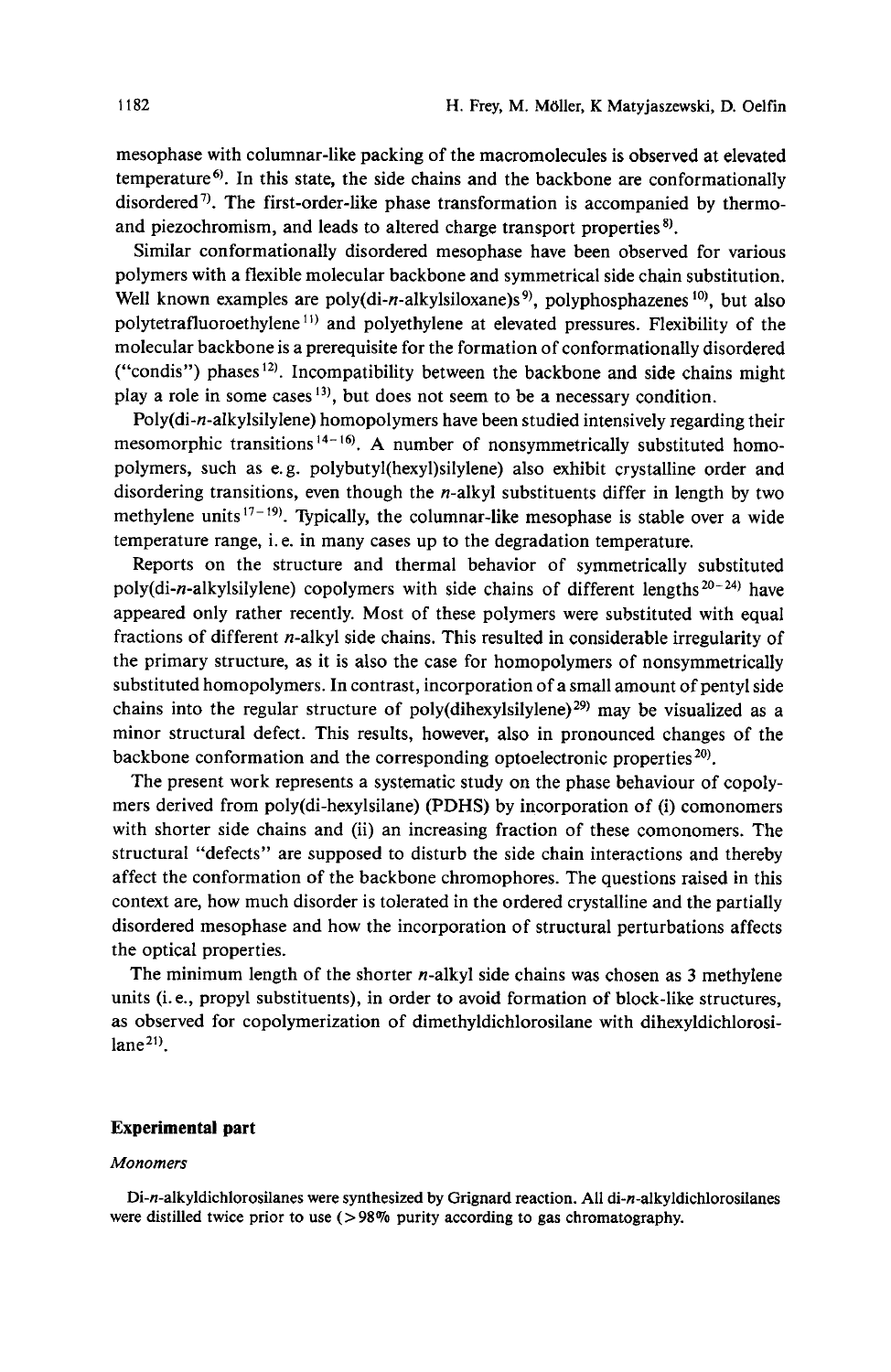#### *Polymerization*

Toluene and isooctane were distilled from  $CaH<sub>2</sub>$  and dried over Na/benzophenone. A dispersion of freshly cut Na in a **4** : **1** mixture of toluene/isooctane was prepared under vigorous stirring at 107  $\pm$  3 °C. A mixture of dihexyl- and the respective di-n-alkyldichlorosilane was syringed into the reaction flask in 2 : 1 mole ratio of Na/monomer. After **4** h reaction time, the viscous, purple slurry was allowed to cool to room temperature, quenched and simultaneously precipitated with 2-propanol. The blue precipitate was filtered, dissolved in toluene and washed with water several times to remove NaCl. The polymer was reprecipitated in tetrahydrofuran methanol in order to separate small cyalics, dried, and the yield determined gravimetrically. Typical yields were  $30-45\%$ .

#### *Gel permeation chromatography*

A set of 10<sup>6</sup>, 10<sup>5</sup>, 10<sup>4</sup>, 10<sup>3</sup> and 500 Å Waters columns was used to perform GPC analysis. All molecular weights are referenced to narrow polystyrene standards.

#### *NMR*

Solution <sup>13</sup>C NMR spectra were recorded on a 300 MHz (GE) spectrometer in CDCl<sub>3</sub>. High resolution solid state 29Si NMR spectra were recorded on a Bruker CXP **300** spectrometer at **75,47** MHz. A double bearing MAS probe (Bruker), which was modified for variable temperature experiments, **was** used. High power decoupling and magic angle sample spinning were employed to achieve line narrowing. The spinning rates were set to **1900-2400** Hz. 13C as well as 29Si chemical shifts are referenced to tetramethylsilane.

### *Calorimetry*

A Perkin-Elmer DSC **7** was used to monitor the thermal transitions at scan rates in the range of  $2^{\circ}$ C/min to 10 °C/min. The instrument was calibrated with high purity samples of indium and cyclohexane. Sample weights were typically chosen between **4** and 6 mg. Transition temperatures were obtained by extrapolation to zero heating rate. The transition enthalpies determined by integration of the peaks showed variations of less than **5%.** Assuming equilibrium conditions, the transition entropies have been calculated from  $\Delta H_{\text{tr}} = T_{\text{tr}} \cdot \Delta S_{\text{tr}}$ .

# *UV Spectra*

Films of about  $0,1-0,3$   $\mu$ m thickness were spincast on quartz plates from toluene solution. After brief heating to **115** "C in order to evaporate remaining solvent, UV spectra of the films on the substrate were recorded throughout several cooling/heating cycles (IBM **9430** UV-Vis spectrophotometer). A Mettler hotstage FP 5 was used, allowing temperature control in the range of  $-20$  °C to 120 °C with an accuracy of  $\pm 0.2$  °C.

#### **Results and discussion**

# *Molecular characterization of the copolymers*

**Poly(dihexylsilylene/di-n-alkylsilylene)** copolymers with varying length of the comonomer side chains have been prepared. **HS, PS, BS** and **PrS** designate hexyl, pentyl, butyl, and propyl side chains, respectively. In the following, the copolymers are denoted by the monomer feed composition in combination with the abbreviations of the monomer units. **80/20 P(DHS/DBS),** e. g., is a copolymer prepared from a monomer mixture of *80%* dihexyldichlorosilane and *20%* dibutyldichlorosilane.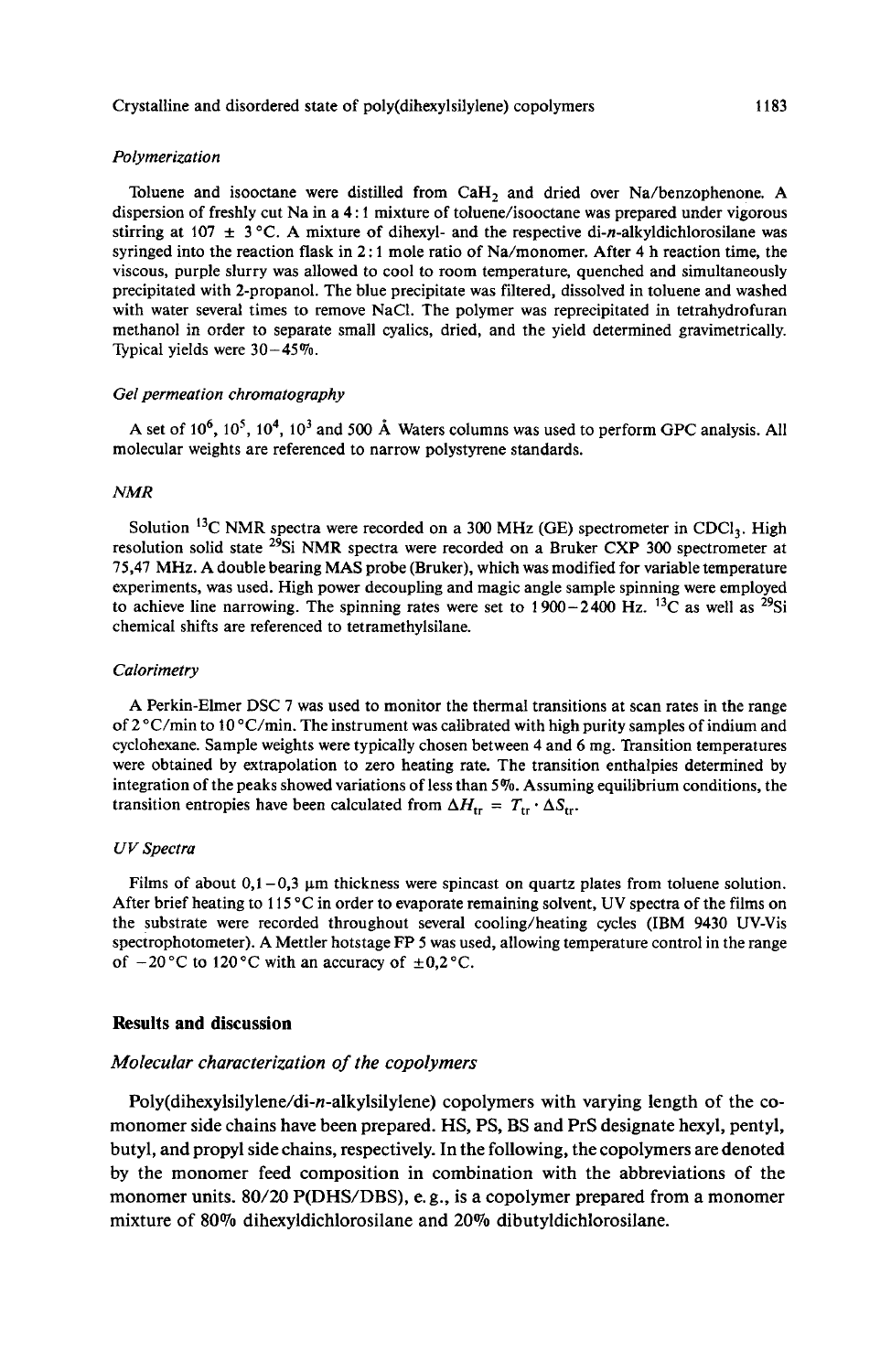In addition, copolymers with small fractions of hexylmethylsilylene units (HMS) and branched **di((S)-2-methylbutyl)silylene** units (DMBS) were prepared in order to study the influence of a different kind of structural defect. Tab. 1 summarizes the yields, molecular weights and polydispersities of all copolymers which are compared in this study.

| Copolymer         | Yield  | $\overline{M}_{\rm w}$ · 10 <sup>-3</sup> | $\overline{M}_{\rm w}/M_{\rm n}$ |  |
|-------------------|--------|-------------------------------------------|----------------------------------|--|
| <b>PDHS</b>       | 35%    | 540                                       | 2,8                              |  |
| 90/10 P(DHS/DPS)  | 31%    | 510                                       | 2,1                              |  |
| 80/20 P(DHS/DPS)  | 35%    | 570                                       | 2,7                              |  |
| 90/10 P(DHS/DBS)  | 28%    | 520                                       | 1,6                              |  |
| 80/20 P(DHS/DBS)  | $23\%$ | 470                                       | 2,0                              |  |
| 90/10 P(DHS/DPrS) | 25%    | 440                                       | 1,7                              |  |
| 80/20 P(DHS/DPrS) | 21%    | 480                                       | 1,6                              |  |
| 50/50 P(DHS/DPrS) | 20%    | 1 0 5 0                                   | 2,2                              |  |
| 95/5 P(DHS/HMS)   | 19%    | 380                                       | 2.7                              |  |
| 90/10 P(DHS/HMS)  | 21%    | 450                                       | 1,7                              |  |
| 96/4 P(DHS/DMBS)  | 24%    | 460                                       | 2,4                              |  |

**Tab. 1. Polydihexylsilylene copolymers, yields and molecular weights** 

The composition and microstructure of the copolymers have been investigated by 13C NMR spectra and high resolution **'H** NMR spectra **(620** MHz). The synthesis was directed to copolymers with the same composition as used in the monomer feed. The side chain structures of the monomers are relatively similar and therefore the monomer reactivities should not differ significantly. Thus, the formation of extended blocks of one kind of monomer was not expected and correspondingly insoluble product fractions were formed in no case. This is also consistent with kinetic data<sup>25)</sup> reported by Worsfold and coworkers. Representative of all copolymers listed here, the **I3C** NMR spectrum of the copolymer **80/20** P(DHS/DPrS) is shown in Fig. 1. The peaks of the methylene units of the side chains have been assigned using the data known for the homopolymers *26).* As it is common for **poly(di-n-alkylsilylene)s,** the line widths increase from  $C^6$  to  $C^1$ .  $C^1$  is directly attached to the catenated Si backbone, and the broadening of the NMR resonance can be explained by the restricted segmental mobility of the densely substituted polymer backbone. The signal intensities indicate that the ratio of comonomer units equals the composition of the monomer feed.

High resolution **'H** NMR spectra **(620** MHz) have been recorded in order to analyze the segmental composition of the copolymers. Fig. **2** displays the 'H NMR spectrum of the **80/20** P(DHS/DBS) copolymer. Also in this case, the spectra of the corresponding homopolymers could be used to assign the resonances. Comparison of the signal intensities for  $C^6$  and  $C^4$  demonstrates a composition as expected from the monomer feed. Analogous spectra have been obtained for all copolymers and indicate little or small deviation of the ratio of the overall comonomer composition from the monomer feed.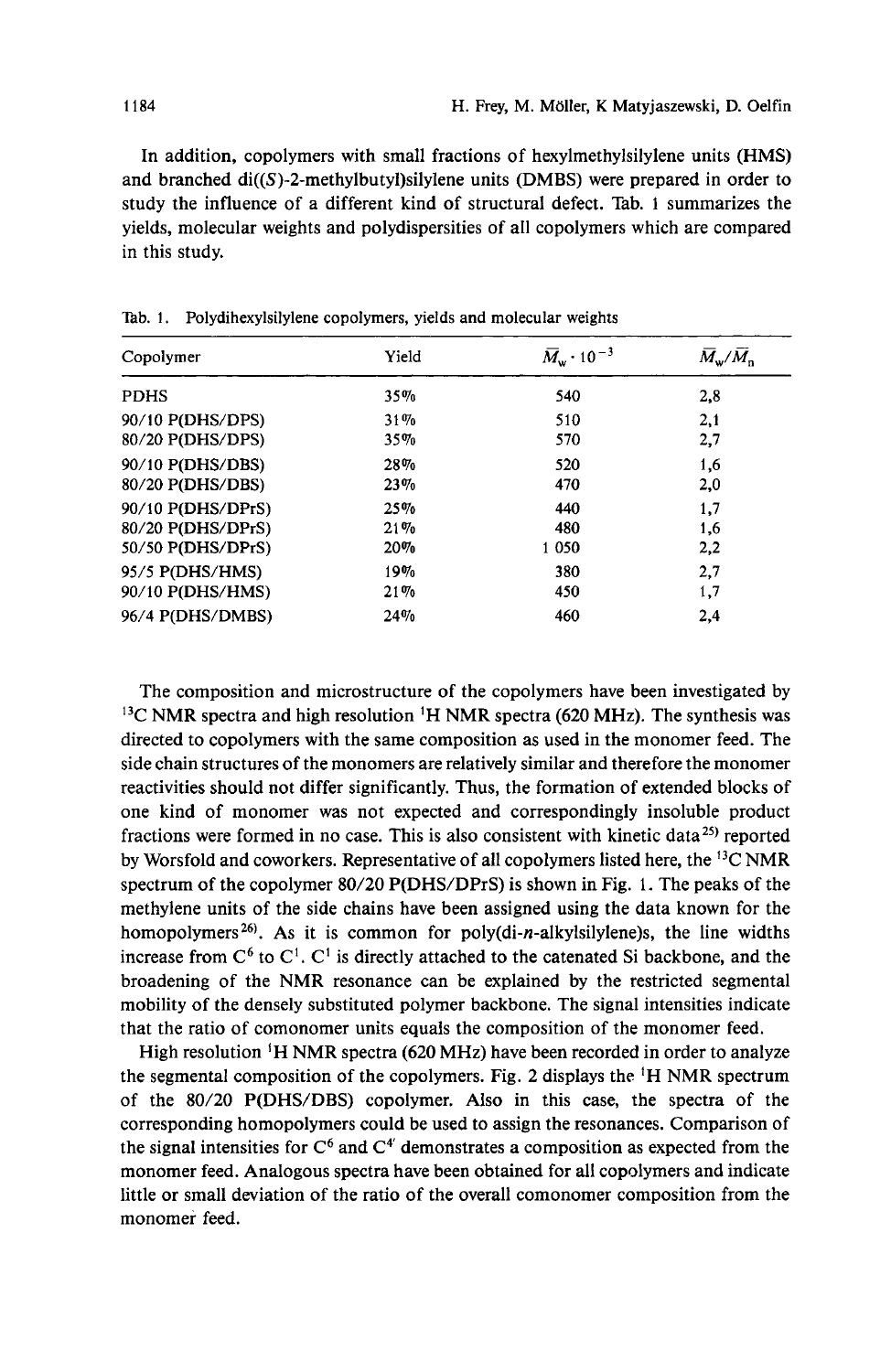

(recorded in  $C_6D_6$ )

Fig. 1. 13C **NMR** spectrum of the **80/20** P(DHS/DPrS) copolymer

Fig. **2. 'H NMR** spectrum **of**  80/20 P(DHS/DPrS) copolymer with integration (in  $C_6D_6$ )

The multiplet pattern observed for  $C<sup>6</sup>$  is of particular interest. Whereas in PDHS only a well resolved triplet is found, multiplets have been observed for all P(DHS/DBS) as well as P(DHS/DPrS) copolymers. The multiplets can be explained as overlapping triplet signals with **a** small difference in chemical shift and reflect the segmental composition of the copolymers. A comparison of the  $C<sup>6</sup>$  splitting-pattern for the **80/20** P(DHS/DPrS) and **90/10** P(DHS/DPrS) is given in Fig. **3.** 

The decrease of the signal intensities on the high field side of the spectrum for the **90/10** copolymer can be attributed to the statistically lower probability of sequences containing few propyl units. **For** the *50/50* P(DHS/DPrS)") copolymer, the multiplet splitting pattern was found to be symmetrical (not shown here). The intensities of the triplet signals which constitute the multiplet are consistent with Bernoullian statistics of the possible monomer sequences. Thus, the fine structure of the  $C<sup>6</sup>$  signal supports the reactivity-based assumption of a random or close to random distribution of the building units in the copolymers.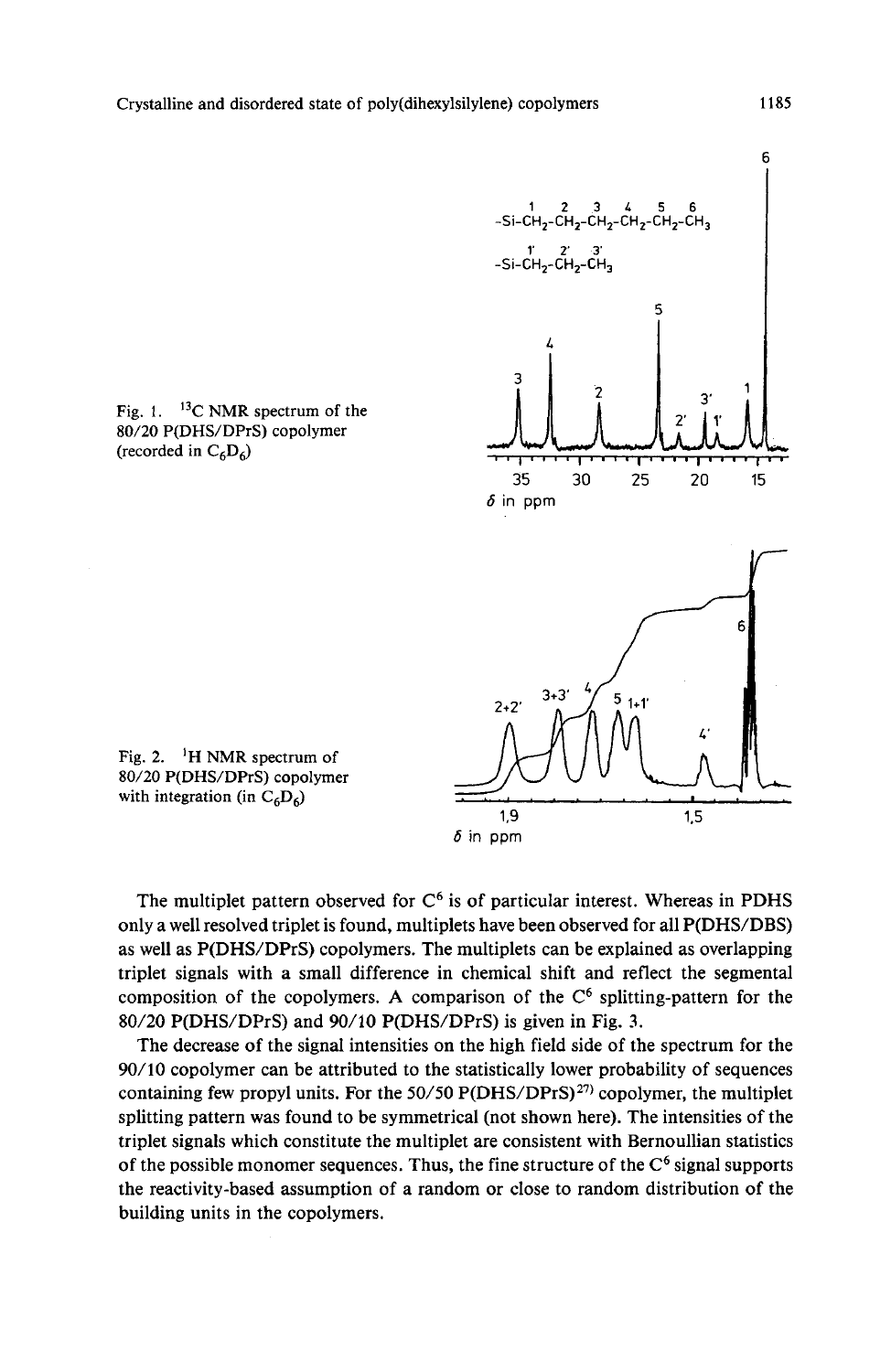

# Thermal behavior

Poly(dihexylsilylene) crystallizes with a planar all-*trans* backbone structure<sup>24)</sup> and transforms into the columnar-like mesophase at  $42^{\circ}C^{28,29}$ . The transition is firstorder-like with a disordering enthalpy of approximately 15 kJ/mol<sup>1,28)</sup> and results in a widening of the crystal lattice. The loss of  $\sigma$ -conjugation in comparison to the *trans*ordered crystalline phase causes a blueshift of the absorption maximum  $\lambda_{\text{max}}$  from **373** nm to **316** nm. Corresponding disordering transitions were found for all copolymers (with the exception **of** the **50/50** P(DHS/DPrS)). Generally, the copolymers were birefringent below and above the transition, as observed microscopically between crossed polarizers. From this and the solid state **NMR** data reported below, it can be concluded that also the copolymers form ordered low-temperature and mesophases.

Dependent on the thermal behavior (vide infra), the copolymers were obtained as powders or plastic, deformable solids at room temperature. Connected with plasticity, the *50150* P(DHS/DPrS) showed orientation upon shear deformation. The thermal behavior of all copolymers was studied calorimetrically.

The calorimetric data are listed in Tab. 2 together with the maximum of the respective electronic absorption of the ordered phase. **A** decrease of the transition temperatures and transition enthalpies is observed with increasing the fraction of the smaller comonomer units. Comparison of the transition enthalpies with the disordering of the all-trans planar PDHS shows that the transition enthalpies for all **90/** 10 copolymers are of similar magnitude. Supported by the values for  $\lambda_{\text{max}}$ , which are discussed in detail below, it can be concluded that small amounts of the linear shorter comonomer units did not disturb the all-*trans* planar structure and crystallization strongly.

However, it is obvious from Tab. 2 that the disordering enthalpies and temperatures decrease with increasing fraction of comonomers with shorter side chains. Fig. **4**  depicts some representative thermograms of the copolymers. **A** general effect, noticed in the thermograms of the copolymers, is the broadening of the transitions. **A** gradual onset of mobility is seen already far below the actual transformation temperature. The 90/10 P(DHS/DBS) copolymer exhibits PDHS-like behavior. The 90/10 P(DHS/HMS) transforms into the mesophase in a similar way, but in this case a shoulder is seen at temperatures below the actual disordering. Incorporation of 10% propyl side chains or of *20%* butyl side chains introduces considerable disorder as shown by broadening of the peak and decrease of the transition temperature.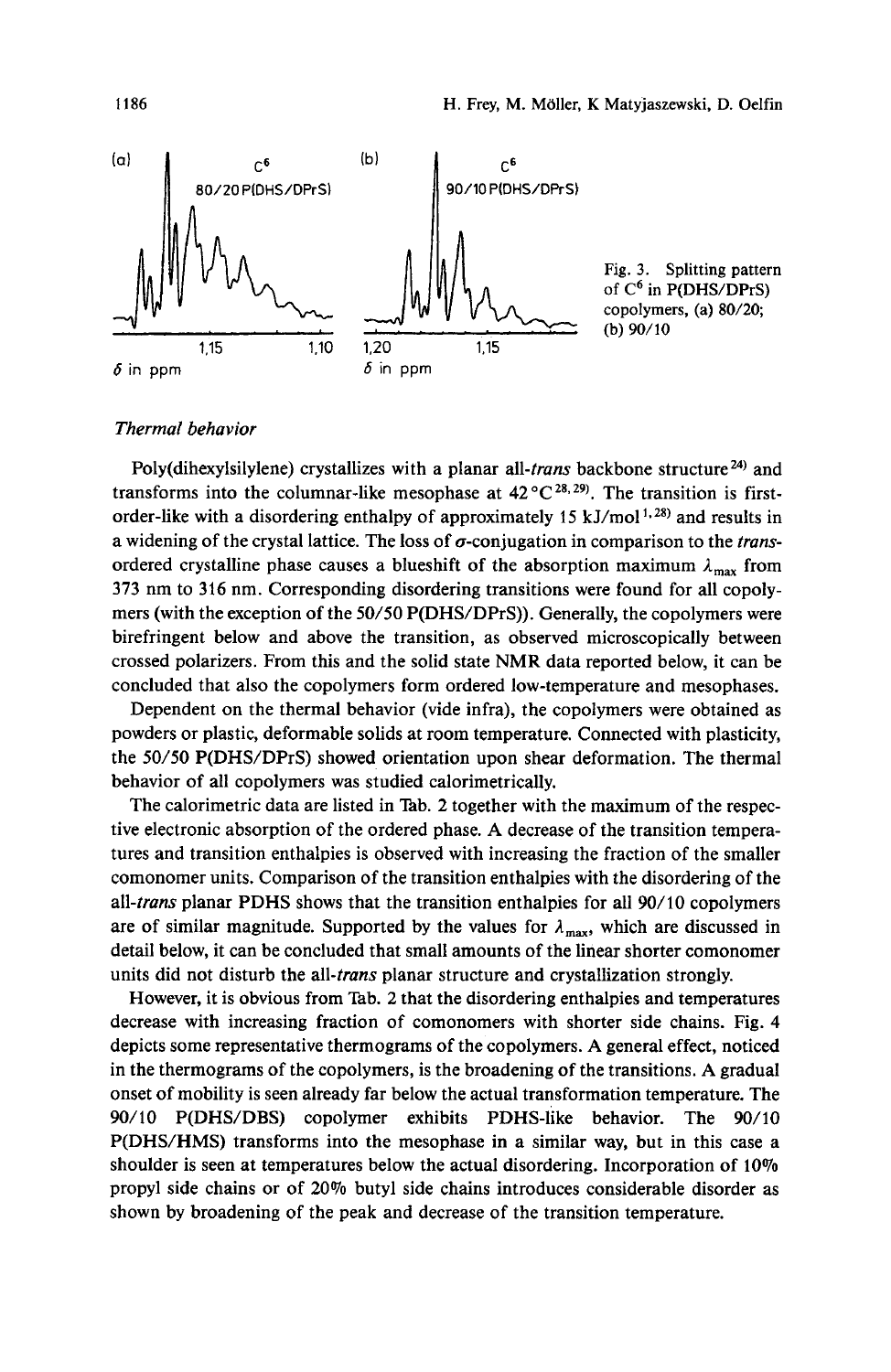| Copolymer         | $T_{\rm dis}/K$ | $\Delta H_{\rm dis}/$<br>[kJ/mol] | $\Delta S_{\rm dis}/$<br>$[J/(K \cdot mol)]$ | $\lambda_{\text{max}}/\text{nm}$ |
|-------------------|-----------------|-----------------------------------|----------------------------------------------|----------------------------------|
| <b>PDHS</b>       | 315             | 15,0                              | 48,0                                         | 372                              |
| 90/10 P(DHS/DPS)  | 307             | 12,7                              | 41,5                                         | 367                              |
| 80/20 P(DHS/DPS)  | 283             | 10,3                              | 36,6                                         | 346                              |
| 90/10 P(DHS/DBS)  | 302             | 11,5                              | 38.1                                         | 365                              |
| 80/20 P(DHS/DBS)) | 295             | 6,3                               | 21,3                                         | 354                              |
| 90/10 P(DHS/DPrS) | 287             | 7,0                               | 24.4                                         | 362                              |
| 80/20 P(DHS/DPrS) | 269             | 3,3                               | 12,1                                         | 348                              |
| 50/50 P(DHS/DPrS) | $^{a)}$         |                                   |                                              | 320                              |
| 95/5 P(DHS/HMS    | 310             | 10,6                              | 34,2                                         | 368                              |
| 90/10 P(DHS/HMS)  | 308             | 10,2                              | 33,1                                         | 366                              |
| 96/4 P(DHS/DMBS)  | $283 - 308^{b}$ | 5,7                               | 19                                           | 362                              |
|                   |                 |                                   |                                              |                                  |

Tab. 2. Disordering temperatures, enthalpies and entropies for the different poly(di-n-alkyl silylene) copolymers, listed together with the UV absorption maxima of the crystalline phase

<sup>a)</sup> No transitions, but birefringent up to isotropization (230 °C).

b) Broad, not well defined endotherm, but birefringent above transition until decomposition.



thermograms of PDHS, **90/10**  P(DHS/DBS), 80/20 P(DHS/DPrS)

The gradual onset of mobility in the copolymers upon elevation of the temperature can be explained in terms of enhanced mobility of polymer segments which contain the shorter substituents. These observations are not only valid for copolymers with shorter n-alkyl side chains, but also for hexylmethylsilylene copolymers.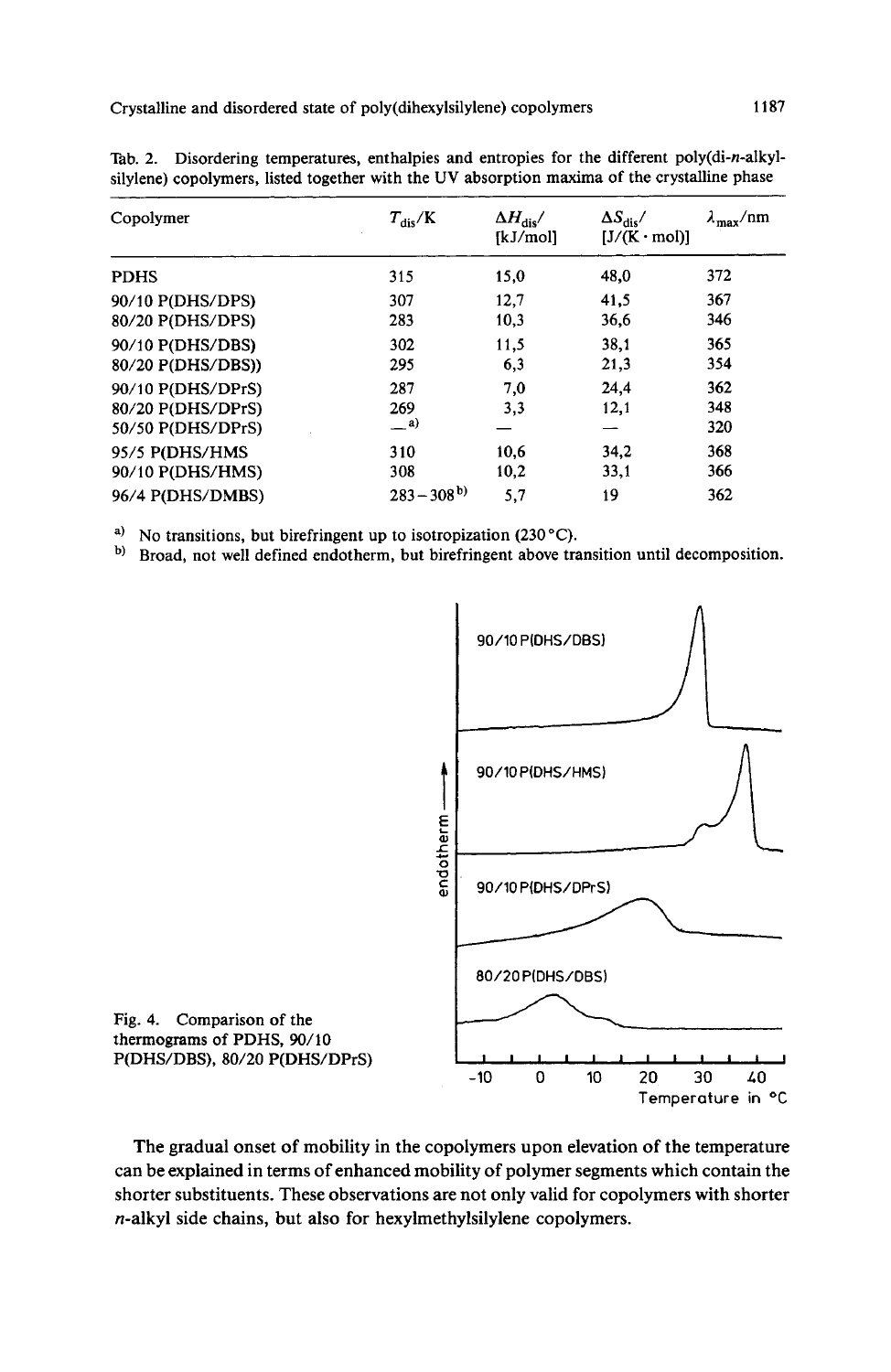Two of the copolymers, however, show different behavior:

No transitions could be detected calorimetrically for **50/50** P(DHS/DPrS). It is known that the **50/50** P(DHS/DPS) or **50/50** P(DPS/DBS) copolymers crystallize in a helical structure and are also capable of forming conformationally disordered mesophases<sup>20,24)</sup>. In 50/50 P(DHS/DPrS), the difference of the side chain length appears to be too large for the formation of an ordered crystal structure. This is not completely unexpected, as nonsymmetrically substituted **poly(di-n-alkylsily1ene)s** with side chains differing by 3 methylene units show similar behaviour<sup>19)</sup>. On the other hand, the **50/50** P(DHS/DPrS) was clearly aniosotropic and thus not completely amorphous, as it is indicated by the birefringence observed between crossed polarizers. Within the series investigated here, the copolymer **50/50** P(DHS/DPrS) was the only material that could be molten with negligible decomposition. Upon elevation of the temperature, isotropization was observed at **230** "C.

The second exception in the series is the  $96/4$  P(DHS/DMBS) copolymer (MBS  $=$ (S)-2-methylbutylsilylene), where a small fraction of side chains was incorporated, which are branched at C2. **Also** this material was found to form a partially disordered mesophase. Upon cooling from the mesophase, **96/4** P(DHS/DMBS) showed a single, broad transition to the crystalline phase at **278 K.** However, in the subsequent heating run a very broad, multiple endotherm was observed with an onset at **278** K and extending to **308 K.** Clearly, the incorporation of branched units into the ordered, planar structure of PDHS resulted in strong structural perturbation.

The chain length dependence of the transition enthalpies in Fig. *5* a, b demonstrates decreasing interaction of the side chains for pentyl-, butyl- and propyl-substituted copolymers. The diagrams show the effect of a gradual increase of the fraction and size of structural defects incorporated into PDHS. Building in 10 or **20%** of shorter n-alkyl side chains (Fig. *5* a) leads to a significant decrease of the disordering enthalpy. The slope of the decrease depends clearly on the length of the shorter side chain, i. e. on the size of the structural defect. Fig. *5* b shows that for 90/10 and **80/20** copolymers with dipentylsilylene comonomers the disordering enthalpy decreases almost linearly with decreasing length of the shorter side chains, while shorter linear side chains lower the transition enthalpies much stronger.



Fig. *5.* Transition enthalpies of the copolymers **vs.** composition **a** and length of side chain of comonomer **b**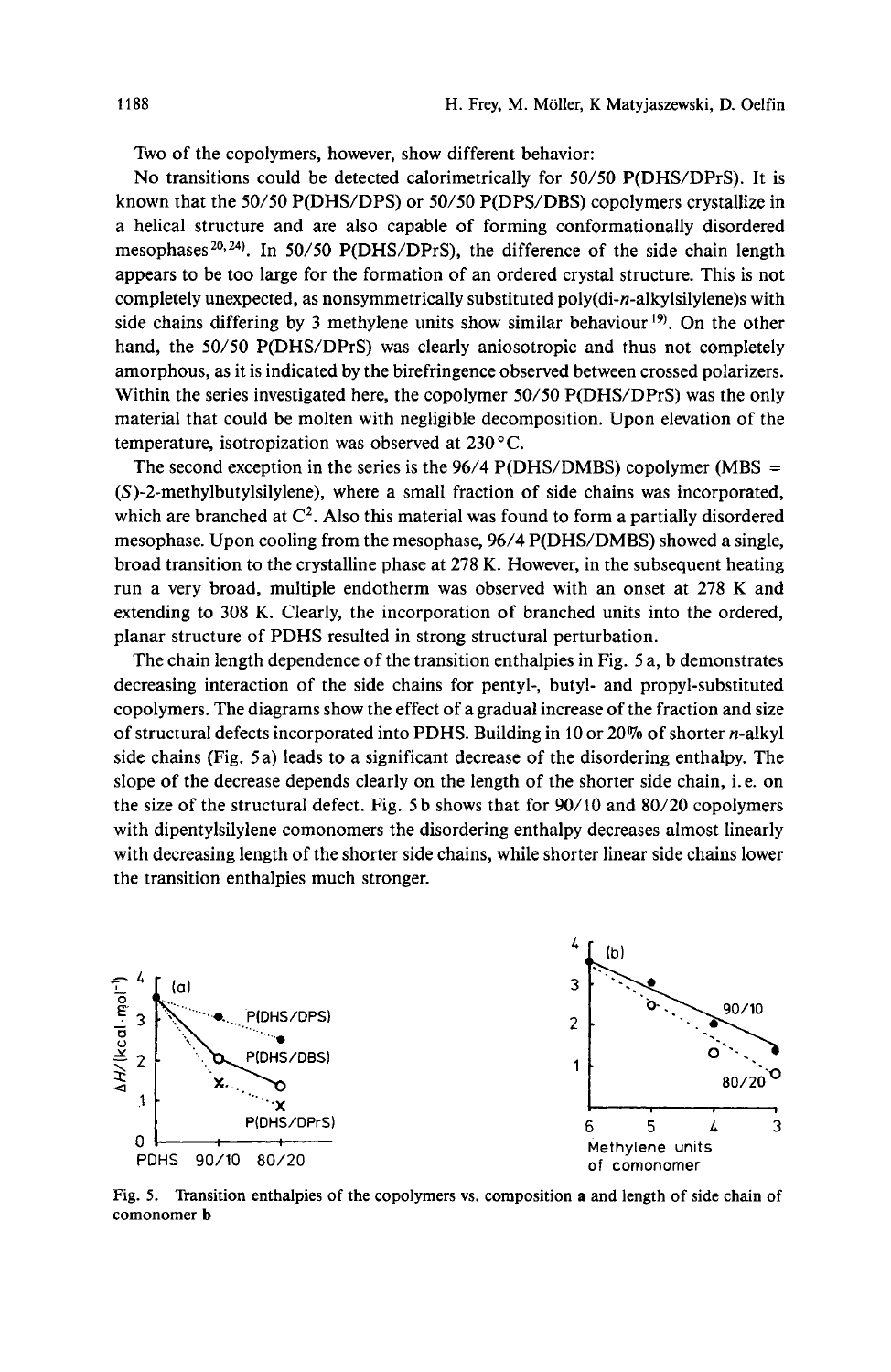# **29Si** *MAS solid* state *NMR*

MAS solid state 29Si NMR allows monitoring of the structure and mobility of the catenated Si backbone<sup>14, 20, 21, 24, 30). The chemical shifts and linewidths in <sup>29</sup>Si MAS</sup> cross-polarization spectra mirror variations in the backbone conformation and the related packing of the side chains. The all-trans order found for PDHS and **poly(di-n-alkylsi1ylene)s** with longer n-alkyl side chains results in a chemical shift of  $\delta = -21$  ppm, whereas helical ordering (PDPS) results in a signal betwen  $\delta = -27$ and  $-29$  ppm. Thus, <sup>29</sup>Si solid state NMR spectra together with spectroscopic information allow identification of the backbone structure of the polymers. Furthermore, spin-lattice relaxation times for silicon nuclei in the crystalline and in the disordered phase differ strongly. Therefore, the conformationally disordered mesophase can be probed selectively by recording the spectra without cross-polarization (CP). In contrast, the signals obtained with CP and short delay between subsequent scans of the FID (free induction decay) represent the Si-nuclei in the ordered low-temperature phase. In the following,  $^{29}$ Si MAS solid state NMR chemical shifts are used to distinguish different backbone structures. However, additional fiber diffraction experiments are necessary for a detailed and unambiguous assignment of the backbone structure.

Variable temperature <sup>29</sup>Si solid state NMR spectra have been recorded for all copolymers. Apart from the lowered disordering temperatures, which were confirmed by the NMR measurements, the behavior of the copolymers was similar to PDHS. Consistent with the calorimetric observations, 29Si MAS NMR evidenced that the transformation to the columnar like mesophase occurred over a broader temperature range than was observed for the corresponding homopolymer, i.e. PDHS. All **90/10**  copolymers P(DHS/DBS) and P(DHS/DPrS), as well as P(DHS/HMS), exhibited chemical shifts between  $\delta = -20$  and  $-21$ , 5 ppm. This indicates all-*trans* like ordering as is also suggested by the respective UV spectra discussed below. Small fractions of other modifications and minor, local structural backbone variations caused by the shorter linear side chains are not detected by NMR, although they might well be visible in the UV spectra.

A different behavior was observed for the **80/20** copolymers, which exhibited broader 29Si MAS solid state peaks in the low-temperature phase, which were centered at  $\delta = -23.0$  ppm.

Fig. 6a shows temperature dependent 29Si NMR spectra of **80/20** P(DHS/DBS). The position of the broad resonance at low temperature **(270** K) indicates that, in contrast to the *90/10* copolymers, the backbone is not all-trans ordered. When recording the spectrum without CP, a signal for a mobile fraction could be detected already far below the actual phase transition. The width of the CP signal at low temperature indicates a certain conformational variety. At **300 K** the typical narrow mesophase signal is observed at  $\delta = -25.0$  ppm.

The study of **50/50** copolymers is particularly interesting, because they resemble strongly the non-symmetrically substituted, atactic homopolymers such as **poly(hexyl(propy1)silylene).** At **280** K, the 29Si CP MAS solid state NMR spectrum of the **50/50** P(DHS/DPrS) copolymer (Fig. 6b) shows a broad resonance ranging from  $\delta$  =  $-22$  ppm up to 27 ppm. Upon elevation of the temperature, a continuous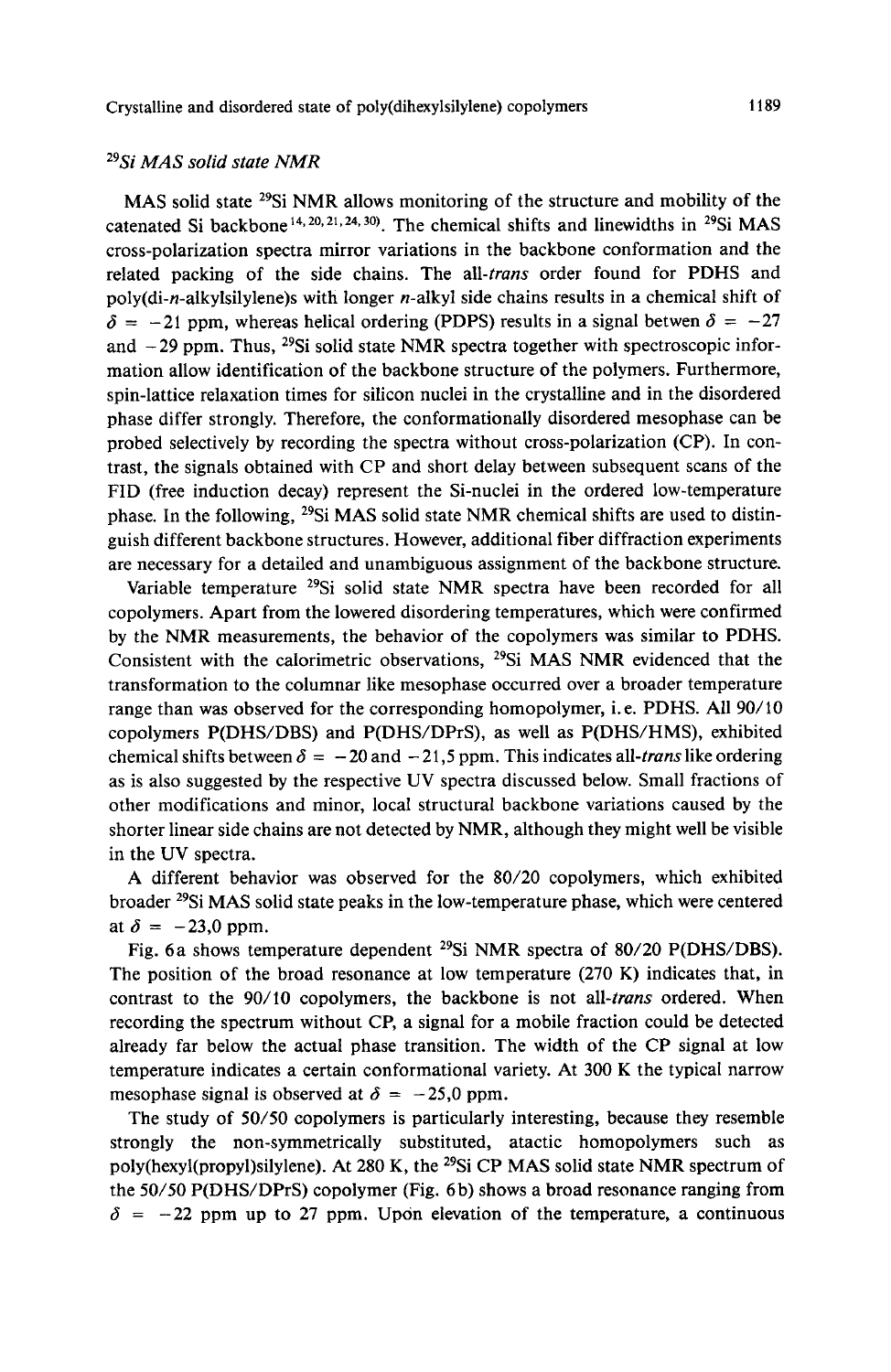

Fig. *6.* 29Si MAS solid state NMR spectra: (a) **80/20** P(DHS/DBS); **(b)** *50/50* P(DHS/DPrS); (c) **9/4** P(DHS/DMBS); **CP:** spectrum recorded with cross polarization, DP: spectrum recorded with polar decoupling

narrowing of the signal is observed, which can be explained by increasing segmental mobility. (The splitting of the signal at 330 K can be assigned to the different shielding of the Si-atoms in the two comonomers.) The resonance signal remains centered at the position of the mesophase at  $\delta = -25$  ppm. Spectra recorded in dipolar decoupling mode without CP evidenced that the copolymer is present in a rather mobile state at 345 K. The behavior of the 50/50 P(DHS/DPrS) copolymer may be interpreted as a freezing of the mesomorphic disorder upon cooling. This explains the apparent contradiction between the low extent of order indicated by the solid state NMR spectra and the observed anisotropy.

The  $^{29}Si$  MAS solid state NMR spectrum of the  $96/4$  P(DHS/DMBS) (Fig. 6c) shows a very broad resonance for the low-temperature phase, which again demonstrates conformational variety. The broad transition observed in calorimetry is confirmed by  $29\text{Si}$  solid state NMR. Already at low temperature, a fraction of the material is in the mobile state, as shown by the corresponding spectra recorded without CP in the dipolar decoupling mode. The broad resonance of the crystalline phase and the narrow motionally averaged signal of the mesophase are well resolved in the spectra. It is obvious from the data that considerable disorder is introduced into the planar structure of PDHS by the branched side chains. **A** large effect caused by a small1 fraction of branched side chains is in agreement with the fact that polysilylenes with branched side chains do not exhibit the thermo- and piezochromic behavior observed in PDHS, even if the branched moiety is 3 carbon atoms distant from the main chain  $31, 32$ . In the case of the 96/4 P(DHS/DMBS) copolymer, the formation of a partially disordered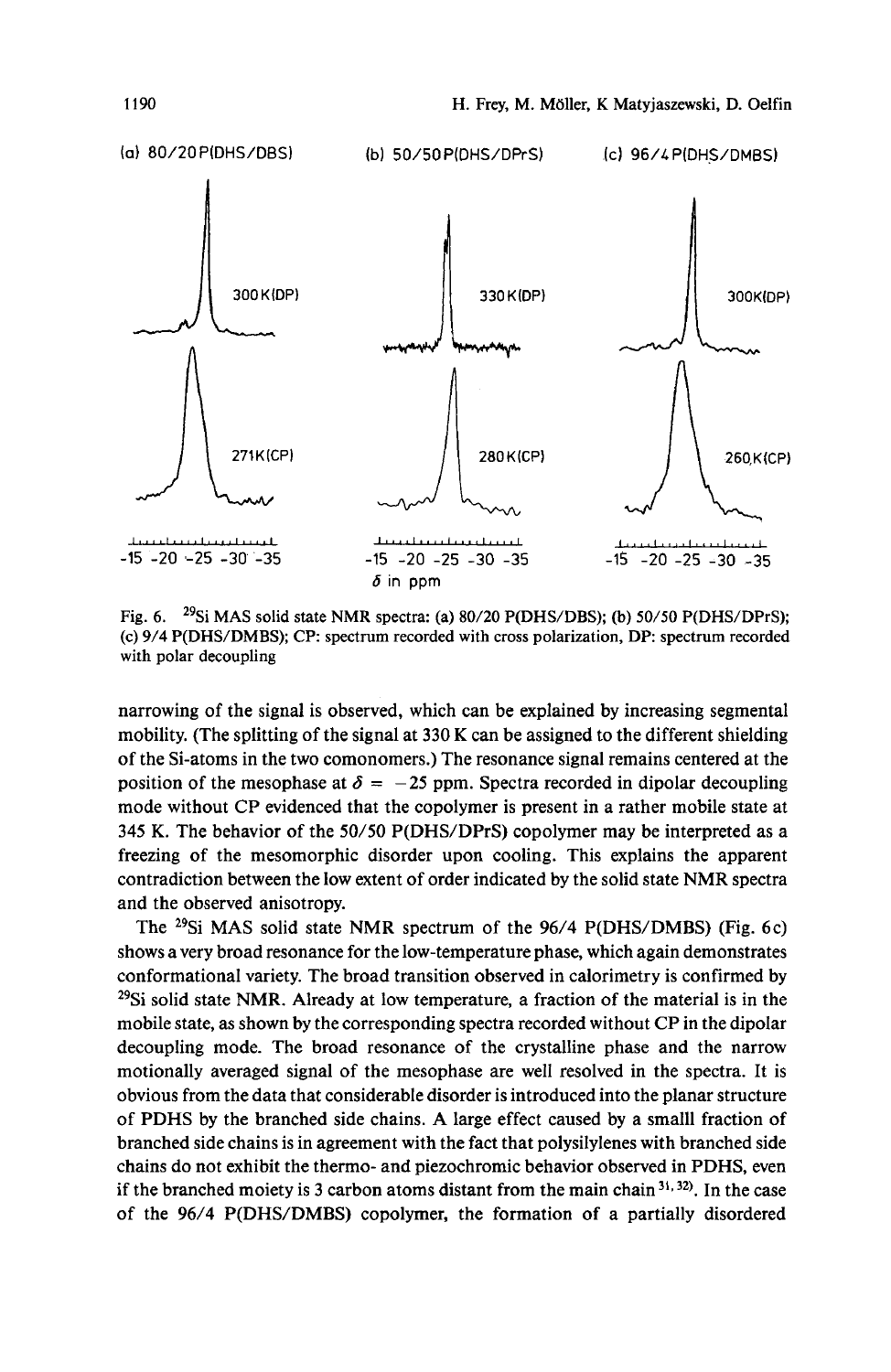mesophase was still possible, as is obvious from <sup>29</sup>Si NMR spectra recorded at elevated temperature.

#### Variable temperature UV spectroscopy

PDHS shows a pronounced UV-thermochromism, when spin-cast films are heated above the transition temperature of **42 "C.** The UV absorption band shifts from **372** nm to 315 nm<sup>28)</sup>. This thermochromism is completely reversible and is ascribed to the onset of mobility and loss of the all-trans ordered structure of the  $\sigma$ -conjugated chromophores. The bathochromic shift of the UV absorption of PDHS is due to the decrease of band gap energy between a-deloalized HOMO and LUMO for transsequences compared to gauche  $Si-Si$  bonds<sup>33)</sup>. In the mesomorphic state, all copolymers investigated here exhibited an absorption band between **3** 15 and 31 8 nm in the mesomorphic state, as expected for conformationally disordered polysilylenes. In the ordered low-temperature phase, different absorption bands were observed depending on the composition of the copolymers.

The 90/10 materials showed PDHS-like behavior. The isosbestic points in the spectra indicate coherent phase transitions (Fig. **7** a/b). When comparing the variable temperature UV spectra of PDHS with the **90/10** copolymers with side chains ranging



**Fig. 7. Variable temperature UV spectra of film of (a) 90/10 P(DHS/DBS) and (b) 90/10 P(DHS/DPrS)** 

from pentyl to propyl, an important difference becomes evident: The UV-thermochromism occurs in two steps, as illustrated for the 90/10 P(DHS/DBS) copolymer in Fig. 7a. At first, a continuous redshift of  $\lambda_{\text{max}}$  to 355 nm is discerned, then the actual disordering to the columnar mesophase sets in. The effect is correlated to the gradual onset of mobility seen in the thermograms and is most pronounced for the material with the shortest comonomer side chains. This behavior may be explained by the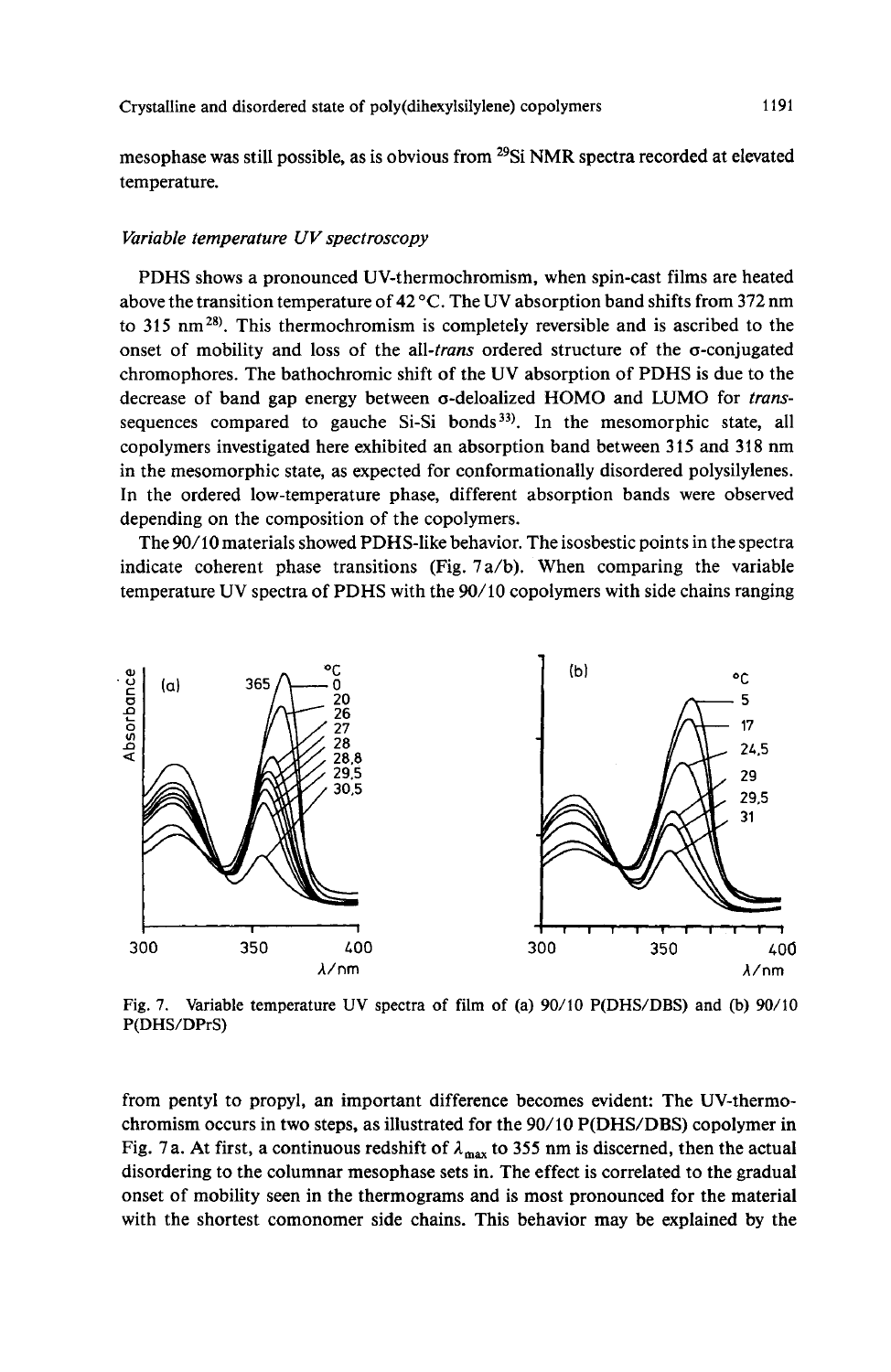distribution of the segment composition. A second difference in comparison to the homopolymer, **PDHS,** is the blueshifted absorption maximum of the low-temperature phase. Whereas **PDHS** absorbs at **373** nm, the absorption maxima are at **367,365, 362**  nm for the copolymers with 10% pentyl, butyl, propyl side chains, respectively. This expresses a higher probability of non-*trans* conformated Si-Si bonds in these materials. Thus, the incorporation of a small percentage of shorter side chains allows a variation the o-conjugation length of the backbone chromophores to a certain extent, however, an all-*trans* like structure is retained.

The **80/20** copolymers generally exhibited absorption maxima between **345** and **350** nm and transformed into the mesophase already around **0°C.** Representative for these materials, Fig. 8 depicts the UV spectrum of the copolymer 80/20 P(DHS/DBS). The UV-midtemperatures of the transitions are generally lower than the transition temperatures observed calorimetrically. The loss of the isosbestic point in the variable temperature UV spectra indicates that the transition does not occur from one defined state to another, but from a crystalline phase with an already disordered fraction to the mesophase.



**Fig. 8. Variable temperature solid state UV spectrum** of **80/20 P(DHS/DBS)** 

The copolymer **96/4 P(DHS/DMBS)** with some branched side chains built in is also ordered all-*trans* like, as evidenced by  $\lambda_{\text{max}}$  of 362 nm, but even at temperatures 15 °C below the phase transition, the mesophase absorption did not disappear completely, probably due to the incompatibility of a branched substituent with a planar backbone structure. The spectroscopic observations for this material are correlated to differential scanning calorimetry and 29Si solid state **NMR** data.

# **Conclusions**

A number of random copolymers derived from **PDHS** by incorporation of **10,20** and **50%** of shorter n-alkyl side chains has been studied. Also, nonsymetrically hexyl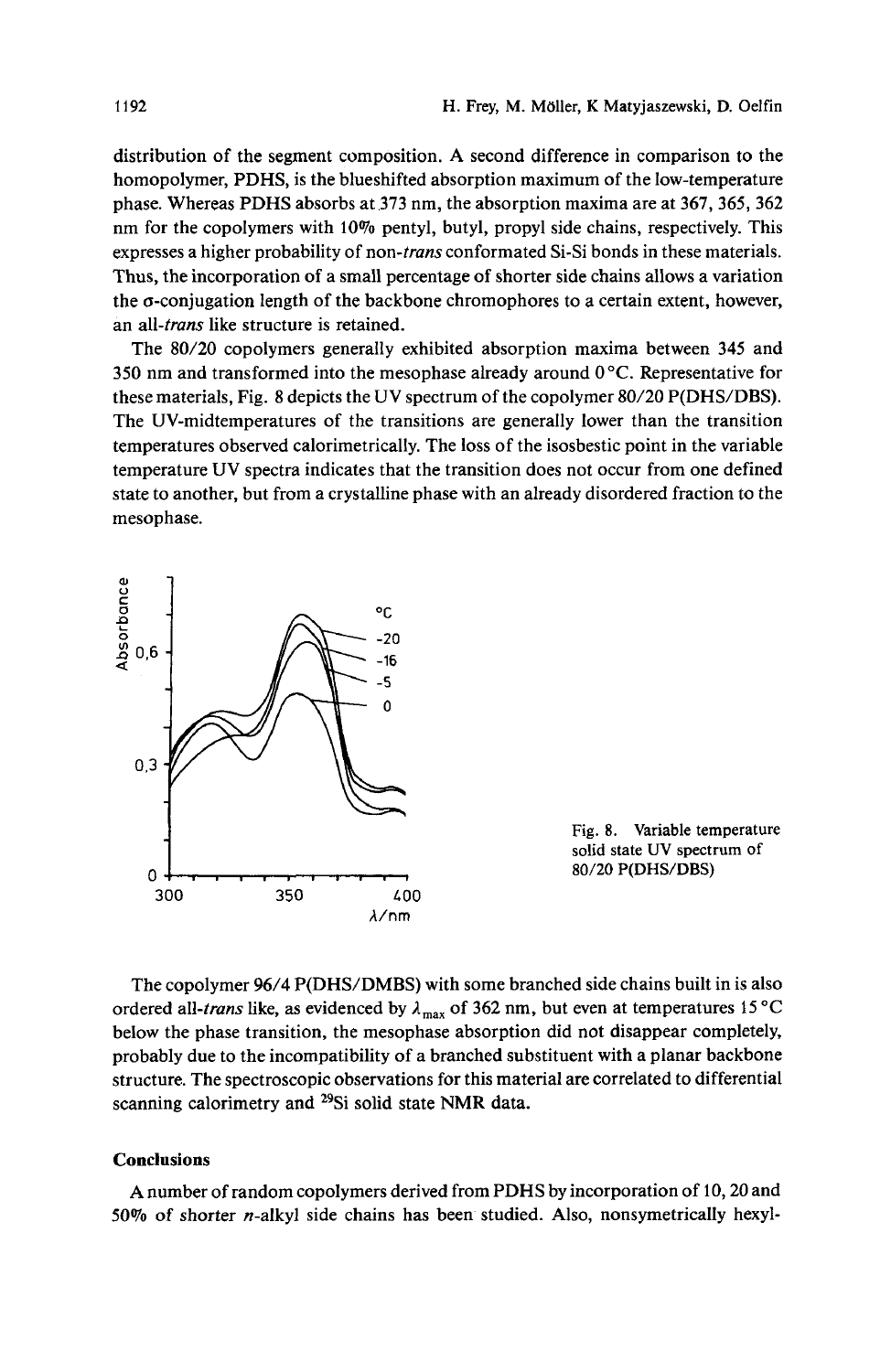methyl substituted units and branched side chains have been incorporated. Some structural principles for the formation of ordered crystalline and mesophases can be deduced from this study:

(i) 10% Linear, shorter side chains or non-symmetrically substituted silylene units can be incorporated into **PDHS** without destroying the all-trans order. Interruption of the all-trans planar order by structural defects resulted in blueshifts of the absorption maxima.

(ii) Incorporation of 20% or more of different side chains leads to a considerable decrease of side chain interaction, which results in conformational disorder already in the crystalline phase.

(iii) Branched side chains disturb the all-trans order of **PDHS** strongly, as also known for comb-like polymers in general and also impede the formation of conformational disorder.

In summary, ordered crystalline phases and mesomorphic disorder can only be expected for materials with linear side chains, with a difference in length of no more than **2** methylene units. These principles may have more general validity for polymers with inorganic backbones and linear aliphatic side chains, as indicated by recent results of the study of poly(di-n-alkylsiloxane)s in our laboratory<sup>34)</sup>.

H. F. acknowledges financial support by *DSM,* Geleen.

- R. D. Miller, **J.** Michl, *Chem. Rev. 89,* 1359 (1989)
- **2,** R. G. Kepler, J. M. Zeigler, L. A. Harrah, S. Kurtz, *Phys. Rev.* B *35,* 2818 (1987)
- **3, F.** Kajzar, J. Messier, C. **J.** Rosilio, *1 Appl. Phys. 60,* 3040 (1986)
- **4,** M. Kakui, K. Yokoyama, M. Yokoyama, *Chem.* Lett. 867 (1991)
- ') R. D. Miller, S. A. Macdonald, *J. Imaging Sci. 31,* 43 (1987)
- <sup>6)</sup> F. C. Schilling, F. A. Bovey, A. J. Lovinger, J. M. Zeigler, in *''Silicon Based Polymer Science''*, *Adv. Chem. Ser. Am. Chem. SOC.,* Washington 1990
- **7,** F. C. Schilling, F. A. Bovey, A. **J.** Lovinger, J. M. Zeigler, *Macromolecules 19,* 2660 (1986)
- $8)$  H. Frey, M. Möller, M. P. de Haas, N. J. P. Zenden, P. G. Schouten, G. P. van der Laan, J. M. Warman, *Macromolecules 26,* 89 (1993)
- ') Y. K. Godovsky, V. S. Papkov, *Adv. Polym. Sci. 88,* 129 (1989); G. J. J. Out, A. A. Turetzkii, M. Moller, *Macromoecules,* in press
- <sup>10)</sup> J. H. Magill, *J. Inorg. Organomet. Polym.* 2, 213 (1992); H. Cypryk, K. Matyjaszewski, M. Kojiima, J. H. Magill, *Makromol. Chem., Rapid Commun. 13,* 39 (1992)
- E. S. Clark L. T. Muus, *2. Kristallogr. 117,* 119 (1962)
- **12)** B. Wunderlich, M. Mdller, J. Grebowicz, H. Baur, *Adv. Polym. Sci. 87* (1988)
- **13)** G. Ungar, *Polymer 34,* 2050 (1993) and references cited therein
- **14)** F. C. Schilling, A. J. Lovinger, J. M. Zeigler, D. D. Davis, F. A. Bovey, *Macromolecules22,*  3055 (1993)
- **Is)** M. Varma-Nair, J. Cheng, Y. Jin, B. Wunderlich, *Macromolecules 24,* 5442 (1991)
- **16)** V. M. Hallmark, **R.** Sooriyakumaran, R. D. Miller, J. F. Rabolt, *1 Chem.* Phys90,2486 (1989)
- **17)** E. Ginsburg, G. M. Wallraff, M. Baier, A. F. Diaz, R. D. Miller, *Polym. Prepr. (Am. Chem. SOC., Div. Polym. Chem.) 33(1),* 859 (1992)
- **18)** T. Asuke, R. West, *Macromolecules 24,* 343 (1991)
- <sup>19)</sup> B. Kleman, R. West J. A. Koutsky, *Macromolecules* **26**, 1042 (1993)